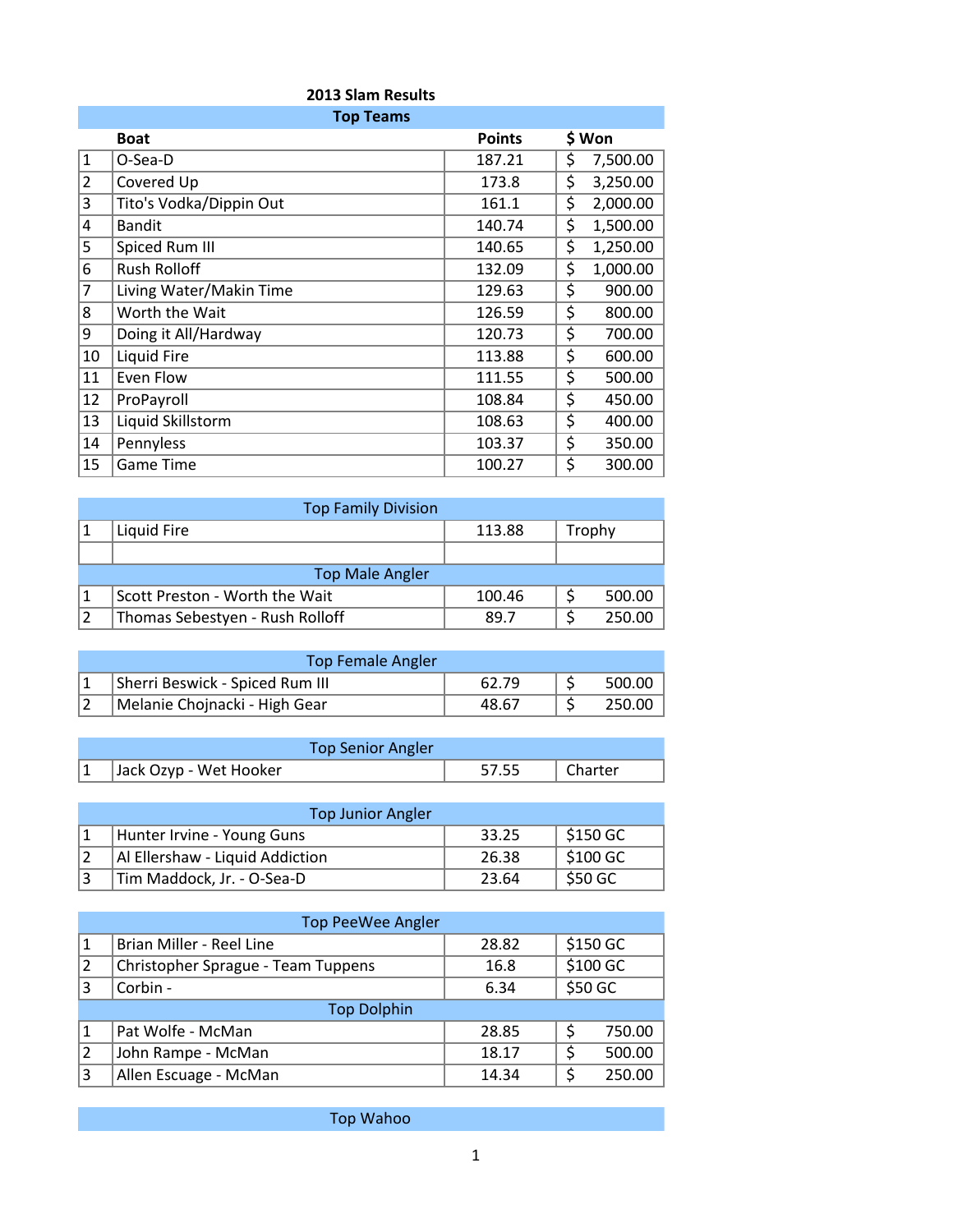| Thomas Sebestyen - Rush Rolloff | 17.43 | 750.00 |
|---------------------------------|-------|--------|
|                                 |       | 500.00 |
|                                 |       | 250.00 |

| Top King                     |       |        |
|------------------------------|-------|--------|
| Floyd Miller - Reel Anarchy  | 44.54 | 750.00 |
| Donnie Lamb - Spiced Rum III | 42.67 | 500.00 |
| Tyler Davis - Bandit         | 41.01 | 250.00 |

|     | <b>Top Tuna</b>                        |       |        |
|-----|----------------------------------------|-------|--------|
|     | Brett Aleshire - Even Flow             | 29    | 750.00 |
|     | John Duval - ProPayroll                | 26.37 | 500.00 |
| । ੨ | Ryan Goldman - Living Water/Makin Time | 26    | 250.00 |

|                | <b>Top Cobia</b> |  |        |
|----------------|------------------|--|--------|
| 1              | N/A              |  | 750.00 |
| $\overline{2}$ |                  |  | 500.00 |
| 3              |                  |  | 250.00 |

| <b>Big Mack</b>              |       |          |
|------------------------------|-------|----------|
| Donnie Lamb - Spiced Rum III | 42.67 | 2,000.00 |

|      | Show Me the Mahi |       |        |
|------|------------------|-------|--------|
| ∣ 1  | 'McMan           | 61.36 | 750.00 |
| 1 Z. | Utopia           | 12.84 | 250.00 |

| <b>Top Small Boat</b> |        |  |          |  |
|-----------------------|--------|--|----------|--|
| Rush Rolloff          | 132.09 |  | 1,500.00 |  |
| Worth the Wait        | 126.59 |  | 750.00   |  |
| 'McMan∣               | 61.36  |  | 250.00   |  |

| <b>Average Joe Division</b> |                      |        |  |          |  |
|-----------------------------|----------------------|--------|--|----------|--|
|                             | Even Flow            | 111.55 |  | 2,000.00 |  |
|                             | <b>Bonefish Macs</b> | 74.38  |  | 1,500.00 |  |
|                             | Direct Threat        | 70.75  |  | 750.00   |  |
| 4                           | <b>Tax Relief</b>    | 68.66  |  | 500.00   |  |
|                             | Miss Michelle        | 63.25  |  | 250.00   |  |

| <b>Bluewater Bonanza</b> |                         |        |  |          |
|--------------------------|-------------------------|--------|--|----------|
|                          | O-Sea-D                 | 187.21 |  | 3,870.00 |
|                          | Covered Up              | 173.8  |  | 2,322.00 |
|                          | Tito's Vodka/Dippin Out | 161.1  |  | 1,548.00 |

| Average Joe Bonanza |        |          |
|---------------------|--------|----------|
| Even Flow           | 111.55 | 1,958.00 |
| Direct Threat       | 70.75  | 1,175.00 |
| <b>Tax Relief</b>   | 68.66  | 783.00   |